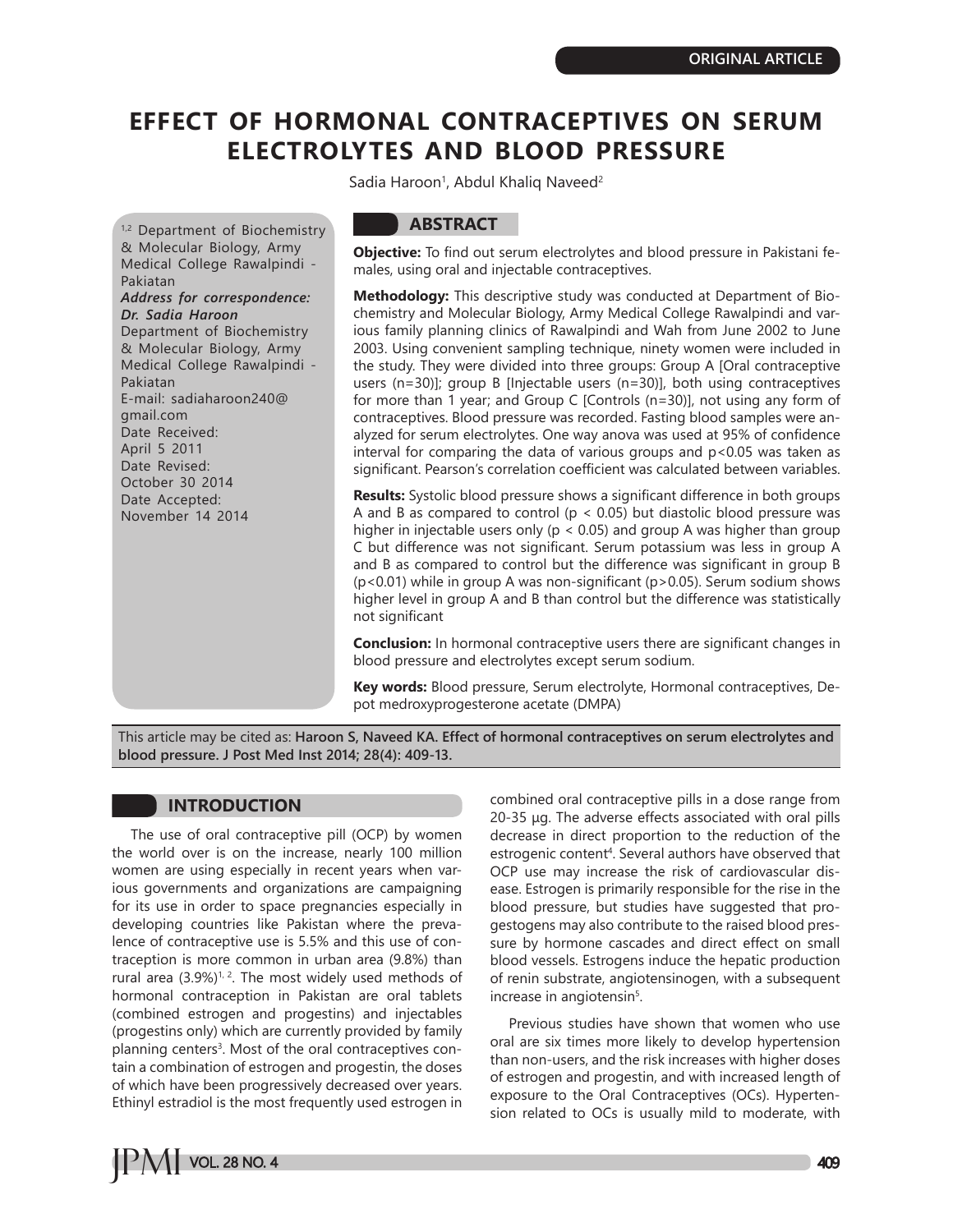increases of 10 to 20 mm Hg diastolic and 20 to 40 mm Hg systolic. The hypertension is usually reversible within one to three months after OCs are discontinued<sup>6</sup>. In a study of risk factors for CAD in premenopausal women, use of OC was one of the risk factor<sup>7</sup>. A review of 24 years of data suggests that most women taking oral contraceptive experience a small but detectable, increase in both systolic and diastolic blood pressure<sup>8</sup>. Definitive data from long-term studies on the newer low-dose OCs are not yet available, but some show no risk of venous thromboembolism with third generation in young European 9 .

Depot medroxyprogesterone acetate (DMPA) is a synthetic steroid similar to progesterone, a hormone normally produced by the ovaries each month as a part of menstrual cycle and used as along acting hormonal contraceptive methods. DMPA is administered in a dose of 150 in 1 ml aqueous suspension. The injection is given every 90 days into the deep gluteal region or deltoid muscle, and one injection inhibits ovulation for at least 14 weeks. It is estimated that 13 million women are currently using DMPA and method is marketed in more than 90 countries worldwide<sup>10</sup>. In controversy exist regarding the adverse and beneficial effects of hormonal contraceptives on blood pressure and serum electrolytes which are associated with increased risk of renal and cardiovascular disease. This study was carried out to compare the effects of injectable hormonal contraceptives and oral contraceptives on blood pressure and electrolytes among Pakistani women within reproductive age.

## **METHODOLOGY**

This descriptive study was carried out at Biochemistry Department of Army Medical College Rawalpindi after ethical approval of the college committee. Informed consent was obtained from the subjects and necessary permission was obtained from relevant authorities of the institutions involved. The women were selected from various family planning clinics department of reproductive health from Rawalpindi and Wah. The subjects participated in the study were selected by their record and they were using either tablet Lofemenal

(Ethinyl estradiol 0.03mg and Norgestrel 0.3mg) or injectables Depoprovera (Depot Medroxy Progesterone Acetate 150mg/ml after 3 months) and Norigest (Norethisterone enanthate 200mg/ml. Dose: 1 ml deep intramuscular bimonthly) were given to them. The healthy controls were selected from the faculty of international Islamic medical college and Army medical college not using any form of hormonal contraceptives. History and clinical examination was recorded on a separate proforma. Complete menstrual and medical history was taken with details. The history of hormonal contraceptives was taken. Any other complaint like weight gain, ischaemic heart disease and blood pressure was taken. Family history was also asked regarding presence of hypertension, ischemic heart disease etc. Blood pressure (both systolic and diastolic blood pressure) was recorded in sitting position in right arm as mmHg by mercurial sphygmomanometer. Subjects were divided into three groups: Group A: Subjects using oral contraceptives (n=30); Group B: Subjects using injectable contraceptives (n=30); and Group C: Controls, not using any form of hormonal contraceptives (n=30).

A blood sample of 10 ml was taken after 12-14 hours of overnight fast, from antecubital vein in a disposable plastic syringe. Adequate antiseptic measures were adopted for blood collection Serum electrolyte 2 ml blood was taken. For serum electrolyte, ion selective electrode method was used on the same day of collection.

Data was entered in proforma. All the values were expressed as mean ± standard deviation. One way anova was used at 95% of confidence interval for comparing the data of various groups and p<0.05 was taken as significant. Pearson's correlation coefficient was calculated between variables.

#### **RESULTS**

Table 1 shows the age, Systolic Blood Pressure (SBP), Diastolic Blood Pressure (DBP), serum potassium and serum sodium among the three groups. This shows a significant difference in terms of SBP and DBP while it was highly significant for serum potassium. Table 2 shows correlation between age and blood pressure among the three groups.

|                                                                                                                                                                                                                                                                                                                                            | <b>Oral Contracep-</b><br>tives<br>(Group A) $n=30$                                        | Injectable con-<br>traceptives<br>(Group B) $n=30$ | <b>Control</b><br><b>Group</b><br>(Group C) $n=30$ | p-value     |
|--------------------------------------------------------------------------------------------------------------------------------------------------------------------------------------------------------------------------------------------------------------------------------------------------------------------------------------------|--------------------------------------------------------------------------------------------|----------------------------------------------------|----------------------------------------------------|-------------|
| Age (years)                                                                                                                                                                                                                                                                                                                                | $29.77 + 6.11$                                                                             | $31.03 + 3.0$                                      | $32.07 + 20.0$                                     | <b>NS</b>   |
| Systolic Blood Pressure (mmHg)                                                                                                                                                                                                                                                                                                             | $116.83 + 11.17$                                                                           | $118.33 + 9.85$                                    | $112.0 + 7.61$                                     | $* < 0.02$  |
| Diastolic Blood Pressure (mmHq)                                                                                                                                                                                                                                                                                                            | $76.0 \pm 10.53$                                                                           | $80.83 + 10.91$                                    | $77.0 + 5.50$                                      | $* < 0.02$  |
| Serum Potassium (mmol/L)                                                                                                                                                                                                                                                                                                                   | $4.06 \pm 0.41$                                                                            | $3.97 + 0.34$                                      | $4.07 + 0.40$                                      | ** $< 0.01$ |
| Serum Sodium (mmol/L)<br>$\ddot{ }$ $\ddot{ }$ $\ddot{ }$ $\ddot{ }$ $\ddot{ }$ $\ddot{ }$ $\ddot{ }$ $\ddot{ }$ $\ddot{ }$ $\ddot{ }$ $\ddot{ }$ $\ddot{ }$ $\ddot{ }$ $\ddot{ }$ $\ddot{ }$ $\ddot{ }$ $\ddot{ }$ $\ddot{ }$ $\ddot{ }$ $\ddot{ }$ $\ddot{ }$ $\ddot{ }$ $\ddot{ }$ $\ddot{ }$ $\ddot{ }$ $\ddot{ }$ $\ddot{ }$ $\ddot{$ | $138.9 + 1.49$<br>$\mathbf{M}$ . $\mathbf{C}$ , $\mathbf{C}$ , $\mathbf{C}$ , $\mathbf{C}$ | $138.63 \pm 2.1$                                   | $133.35 + 3.42$                                    | <b>NS</b>   |

**Table 1: Descriptive statistics between groups**

\* p < 0.05, \*\* p < 0.01, NS = Not Significant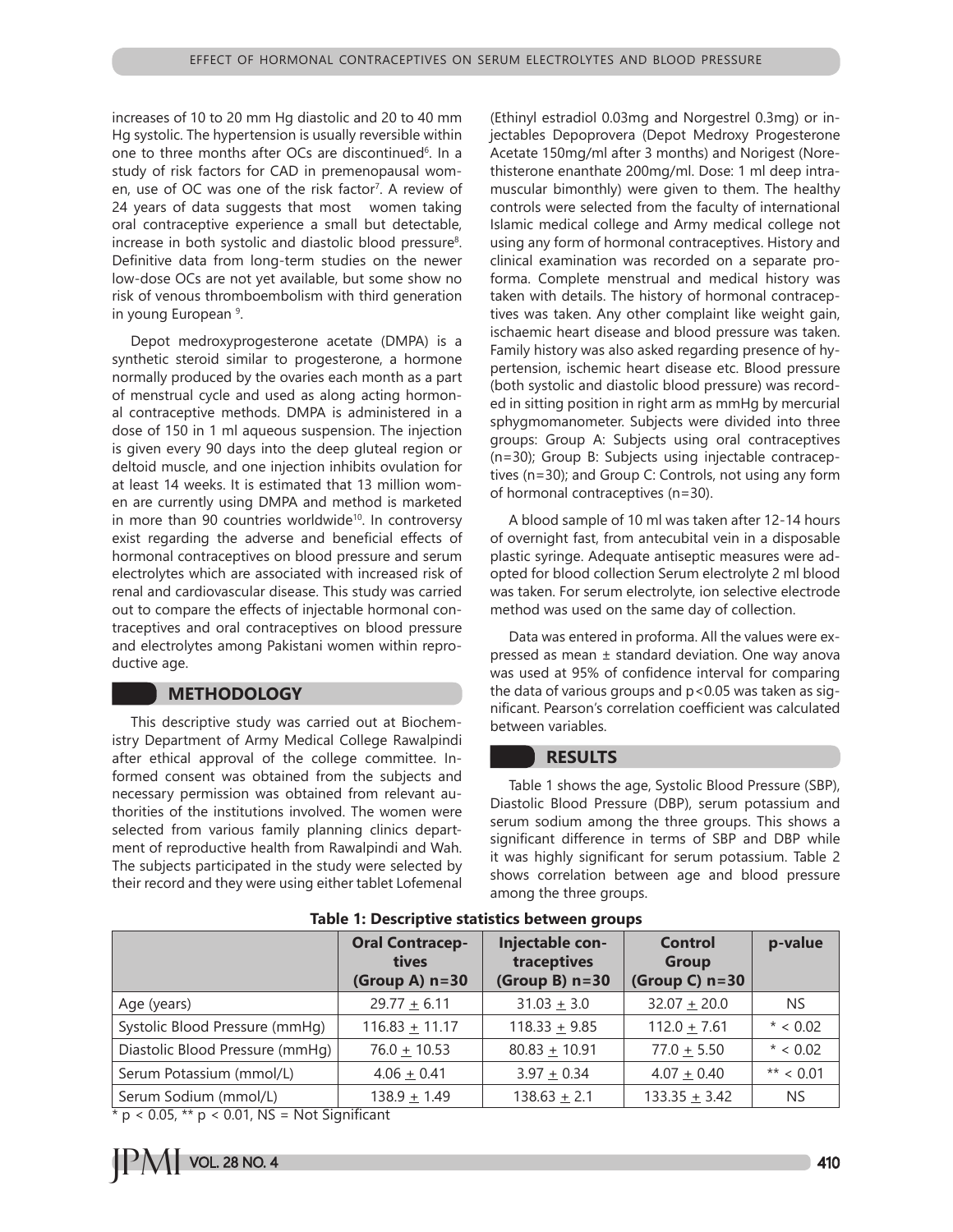| Group                            |            | <b>SBP</b>               | <b>DBP</b> |
|----------------------------------|------------|--------------------------|------------|
| Oral Contraceptives (n=30)       | Age        | 0.10                     | $-0.03$    |
|                                  | <b>SBP</b> | $\overline{\phantom{0}}$ | $0.82***$  |
| Injectable Contraceptives (n=30) | Age        | $0.48**$                 | $0.59**$   |
|                                  | <b>SBP</b> | -                        | $0.85***$  |
| Control $(n=30)$                 | Age        | 0.34                     | 0.23       |
|                                  | <b>SBP</b> | -                        | $0.46*$    |

**Table 2: Correlations between age and blood pressure among groups**

 $*$  p < 0.05,  $**$  p < 0.01,  $***$  p < 0.001

Note. SBP = Systolic Blood Pressure; DBP = Diastolic Blood Pressure

#### **DISCUSSION**

For evaluation of the metabolic and risk factor very few studies have been conducted in developing countries like Pakistan. In our study, we found a significant difference of systolic blood pressure in oral contraceptive users as compared to control  $(p<0.02)$  while diastolic blood pressure was non-significant. Injectable contraceptives show change that was non-significant. Before starting oral contraceptives, measurement of lipid profile is recommended in women with dyslipidemias and alternative non hormonal contraceptive should be sought out if low density lipoprotein- cholesterol is not below 160 mg/dl. The lowest dose pill containing estrogen and progesterone which can provide good cycle control and produce minimal effect on lipid and carbohydrate metabolism should be prescribed<sup>11, 12</sup>.

One of the main reported effects of combined OCP is an increased risk of cardiovascular disease (CVD). The progressive change in the composition and dosages in the OCP and more careful selection of women who are to use these products have resulted in a lower risk of CVD associated with their use<sup>13</sup>. The World Health Organization (WHO) study of CVD and steroid hormone contraception conducted in developing and developed countries revealed a higher overall risk of Ischemic stroke among OCP users in developing countries than those in developed countries of Europe. These differences were attributed to the type of OCP used and the frequency with which users reported that their blood pressure had been checked prior to or during OCP. The result of the effect of low dose OCP on lipid shows an increase in weight, systolic and diastolic blood pressure in OCP users compared with non users. This observation is consistent with other studies<sup>14</sup>. It was suggested that blood pressure check the OCP attributable mortality, the impact is however insignificant in women under 35 years. SBP did not show any statistically significant differences among the two groups. However, DBP was statistically significantly different between the groups<sup>15</sup>. Our study showed correlation of blood pressure with age like a previous study which showed that mean blood pressures adjusted for age were significantly higher among oral contraceptive users than they were among non-users (*P* < 0.001 for both systolic and diastolic blood pressures)<sup>16</sup>. There are studies showing impact of hormonal contraceptives on blood pressure consequently leading to heart disease<sup>17</sup>. In a recent study done in Peshawar, with 200 married fertile women of child bearing age group (14-49 years), blood pressure was more in oral contraceptive users and the difference was statistically significant<sup>18</sup>. This study is different from our study that showed different findings and it is only comparing oral contraceptive user as compared to control. Our study also included injectable contraceptives also. A similar study of blood pressure done in Karachi, systolic and diastolic blood pressure was within normal range in control subjects except one subject the blood pressure was 140/90mmHg. In 22 % subjects using oral contraceptives systolic blood pressure was 130-140 whereas diastolic blood pressure was observed over 90 mmHg only in 13% of users. On the contrary injectable contraceptive user systolic blood pressure was higher than 120 mmHg in 13% users whereas diastolic blood pressure >90 mmHg was observed in only 9% subjects<sup>19</sup>.

Women who did have blood pressure measurement more chance to risk of heart disease. It might be the combination of oral contraceptive responsible for the metabolic alterations and change in blood pressure, body weight and incidence of other adverse effects<sup>20</sup>. The tolerability of two different preparations i.e., oral contraceptive containing 30g ethinyl estradiol/drosperidone vs. ethinyle estradiol/desogestrel was used by two groups of women and the blood pressure remained unchanged $21$ . In an Iraqi study a higher mean blood pressure in women using combined oral contraceptives compared with non-users, this is in agreement with other studies<sup>22</sup>. Other studies fail to support the causal relationship between OC and elevated BP, and suggests that even lower dose of estrogen increase of hypertension and the risk increases with duration of use and with increasing potency of progestin used $23$ . The association of combined oral contraceptives (OC) with higher blood pressure (BP) may be attenuated with pills with small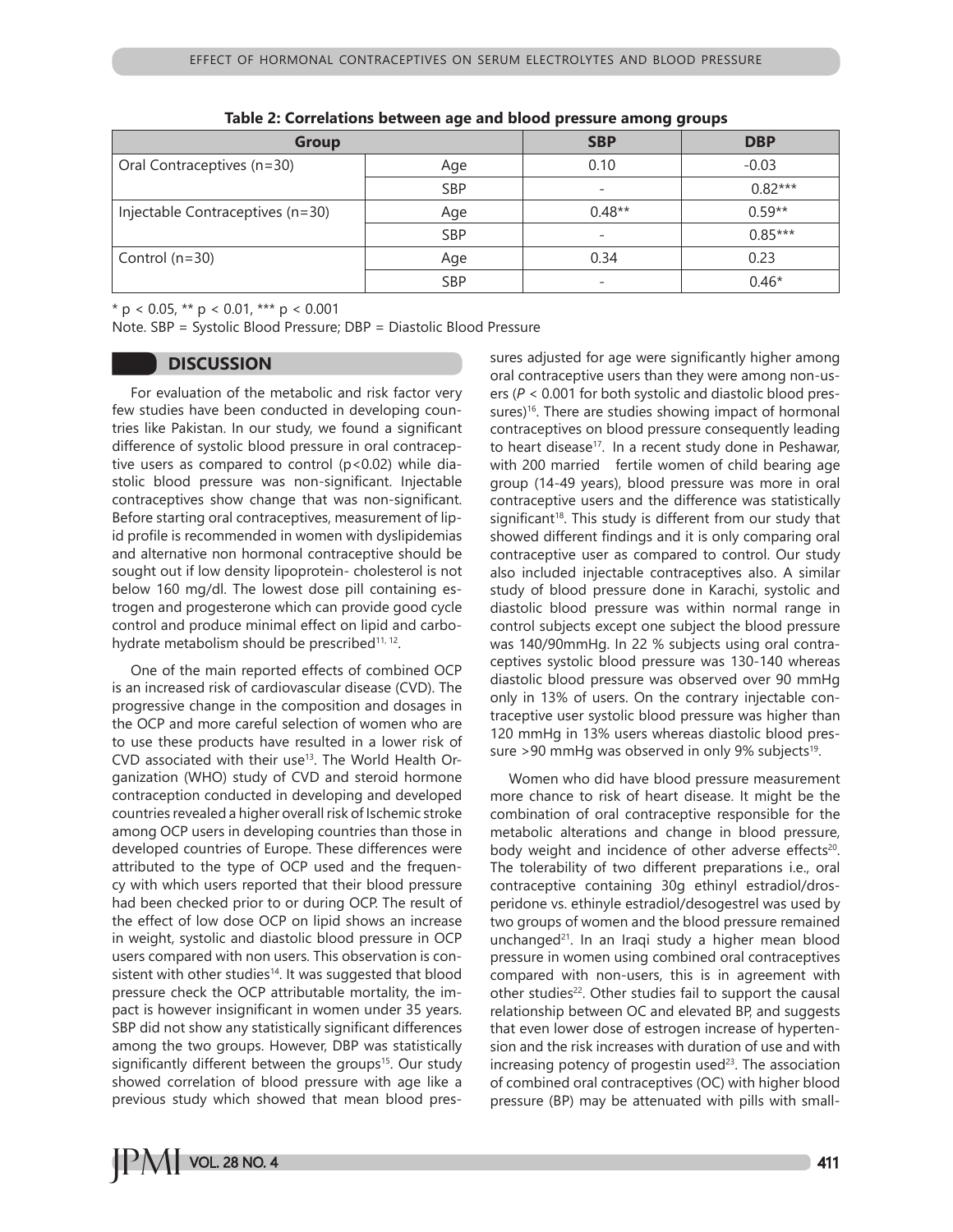er doses of oestrogen. The effect of stopping OC on BP of patients with hypertension was not described to date. In a cohort study of patients with hypertension $24$ , stopping hormonal contraception was recommended to all. The risk of cardiovascular complications is found primarily in women over 35 years of age and in those who smoke. There is more chance of developing hypertension in women using oral contraceptives than non-users. The risk increases with higher doses of estrogen and progestins and also with increased length of exposer to oral contraceptives<sup>25</sup>. It also depends on the dosage and formulation. Our study showed significant correlation of blood pressure with age like a previous study which showed that Mean blood pressures adjusted for age were significantly higher among oral contraceptive users (125/70 mmHg) than they were among non-users (123/68 mmHg, *P* < 0.001 both for systolic and for diastolic blood pressures<sup>25-27</sup>. Our study showed significant correlation of blood pressure with age like a previous study Previous studies have shown that injectable contraceptives have no effect on blood pressure and thromboembolic phenomenon. Some studies have reported that DMPA does not exert any effect on various lipoproteins and lipid components These DMPA-induced alterations in lipid metabolism can cause serious cardiovascular adverse effects in women.

The use of oral contraceptives has been associated with increase serum electrolyte but decrease level of serum electrolyte in injectable users. In a study (n=50), oral contraceptive users and users n=50 taking injectable contraceptives (DMPA or Norigest) the same women served as control before starting drugs. There was a slight increase in serum sodium and chloride but significant decreased in potassium and bicarbonate in OCP users. There was non-significant decrease in serum electrolyte in women taking injectable contraceptives and also there was increase in weight and blood pressure<sup>28</sup>. A study to evaluate oral contraceptive with drospirone on electrolytes and blood pressure done on Thai women (n=90) revealed no significant change after 6 cycles as compared to baseline value showing tolerability of drug formulation and also showed contraceptive efficacy<sup>29</sup>.

### **CONCLUSION**

In hormonal contraceptive users there are significant changes in blood pressure and electrolytes except serum sodium. It is suggested that blood pressures should be screened before oral contraceptives are supplied and should be monitored regularly during oral contraceptive use.

#### **REFERENCES**

1. George P, Chrousos MD. The gonadal hormones and inhibitors. In: Katzung B, Trevor A, editors. Basic and clinical pharmacology.10th ed.New York: McGraw Hill Education; 2007. p. 653-82.

- 2. Burhman RT, Collins JA, Shulman LP, Kell Williams J. Current prospective on oral contraceptives and cardiovascular disease. Am J Obstetrics Gynecol 2001;185:4-12.
- 3. Skouby SO, Endrikat J, Dusterberg B, Schmidt W, Gerlinger C, Wessel J, et al. A 1-year randomized study to evaluate the effects of a dose reduction in oral contraceptives on lipids and carbohydrate metabolism: 20 microg ethinyl estradiol combined with 100 microg levonorgestrel. Contraception 2005;71:111-7.
- 4. Faryal U, Rashid S, Hajra B. Lipid profile in females of reproductive age group using combined oral contraceptive pills. Gomal J Med Sci 2012;10:233-6.
- 5. Murphy PA, Brixner D. Hormonal contraceptive discontinuation patterns according to formulation: investigation of associations in an administrative claims database. Contraception 2008;77:257-63.
- 6. Lubianca JN, Moreira LB, Gus M, Fuchs FD. Stopping oral contraceptives: an effective blood pressure-lowering intervention in women with hypertension. J Hum Hypertens 2005;19:451-5.
- 7. Chasan-Taber L, Willett WC, Manson JE, Spiegelman D, Hunter DJ, Curhan G, et al. Prospective study of oral contraceptives and hypertension among women in the United States. Circulation 1996;94:483-9.
- 8. Seema B, Amna M, Memon Z, Bibi M. Contraceptives knowledge and the practices in two districts of Sindh, Pakistan: a hospital based study. J Pak Med Assoc 2008;58:254-8.
- 9. Hogan MC, Foreman KJ, Naghavi M, Ahn SY, Wang M, Makela SM, et al. Maternal mortality for 181 countries, 1980-2008: a systematic analysis of progress towards Millennium Development Goal 5. Lancet 2010;375:1609-23.
- 10. Crosignani PG, Rubin BL. Screening before and during the use of oral contraceptives and hormone replacement therapy. Hum Reprod 2000;15:485-92.
- 11. Mia AR, Siddiqui NI, Islam MN, Khan MR, Shampa SS, Rukunuzzaman M. Effects of prolonged use of injectable hormonal contraceptive on serum lipid profile. Mymensingh Med J 2005;14:19-21.
- 12. Mohammad NS, Nazli R, Khan MA, Akhtar T, Ahmad J, Zafar Z. Effect of combined oral contraceptive pills on lipid profile, blood pressure and body mass index in women of child bearing age. Khyber Med Univ J 2013;5:22-6.
- 13. Syed S, Qureshi MA. Effects of hormonal contraception on plasma lipid and lipoprotein cholesterol concentrations. J Coll Physicians Surg Pak 2002;12:593-8.
- 14. Faddah LM, Al-Rehany MA, Abdel-Hamid NM, Bakeet AA. Oxi¬dative stress, lipid profile and liver functions in